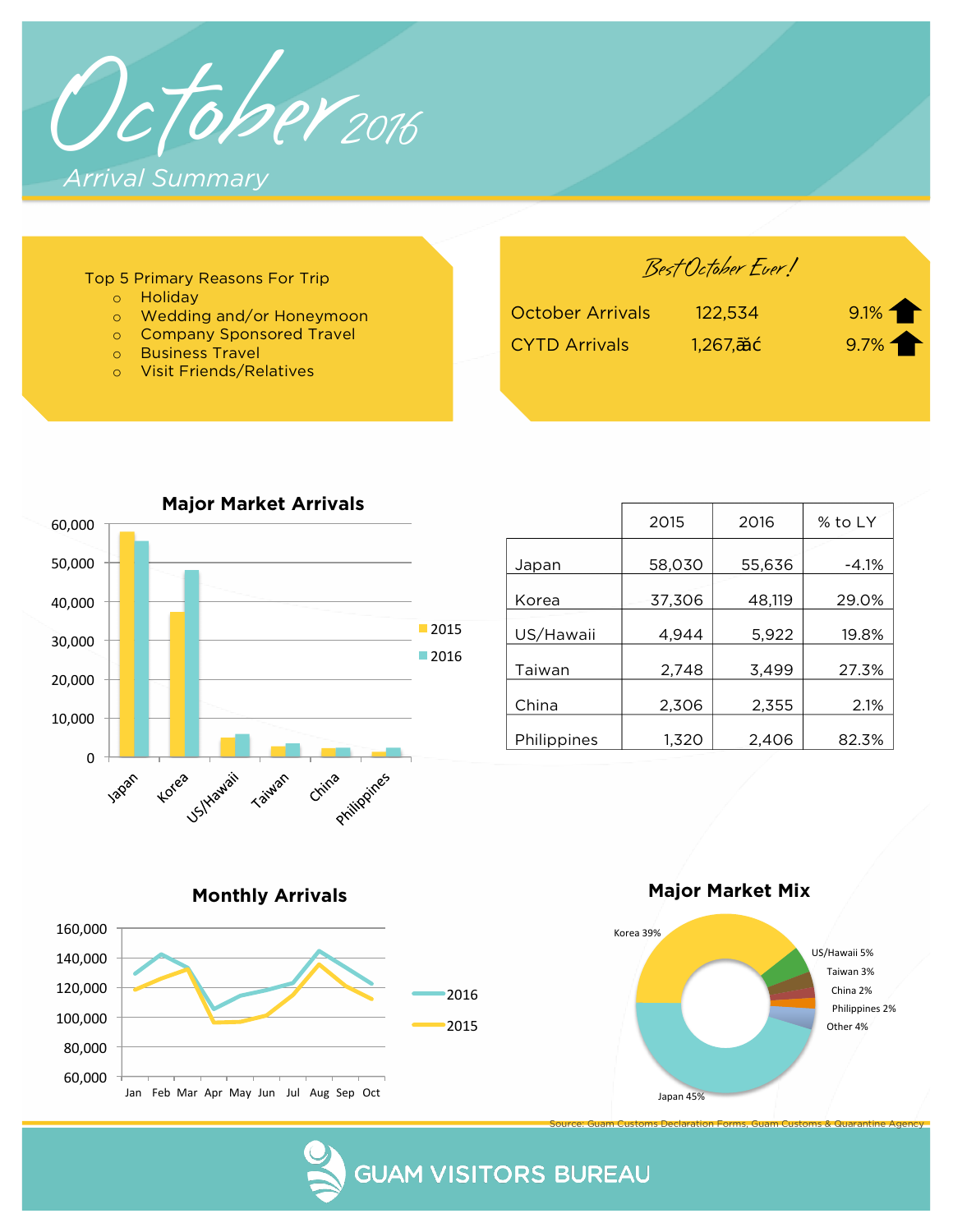

| $Oct-15$<br>% from LY<br>$Oct-16$<br>Civilian Air Arrivals <sup>a</sup><br>120.298<br>109.735<br>Civilian Sea Arrivals <sup>a</sup><br>1.268<br>27<br>Armed Forces Air Arrivals <sup>a</sup><br>1.233<br>2.164<br>Armed Forces Sea Arrivals <sup>a</sup><br>56<br>45<br><b>TOTAL VISITOR ARRIVALS</b><br>112.292<br>122.534 |  |          |
|-----------------------------------------------------------------------------------------------------------------------------------------------------------------------------------------------------------------------------------------------------------------------------------------------------------------------------|--|----------|
|                                                                                                                                                                                                                                                                                                                             |  |          |
|                                                                                                                                                                                                                                                                                                                             |  | 9.6%     |
|                                                                                                                                                                                                                                                                                                                             |  | $-97.9%$ |
|                                                                                                                                                                                                                                                                                                                             |  | 75.5%    |
|                                                                                                                                                                                                                                                                                                                             |  | $-19.6%$ |
|                                                                                                                                                                                                                                                                                                                             |  | 9.1%     |

| <b>ORIGIN OF AIR ARRIVALS (Civilian &amp; Armed Forces)</b> | Oct-15          | Oct- $16$ | % from LY |
|-------------------------------------------------------------|-----------------|-----------|-----------|
| <b>JAPAN</b>                                                | 58,030          | 55,636    | $-4.1%$   |
| Kanto (Tokyo)                                               | 29,914          | 28,256    | $-5.5%$   |
| Chubu (Nagoya)                                              | 7,376           | 6,161     | $-16.5%$  |
| Kinki (Osaka)                                               | 10.627          | 10.603    | $-0.2%$   |
| Koshinetsu                                                  | 1,427           | 1.470     | 3.0%      |
| Hokuriku                                                    | 824             | 669       | $-18.8%$  |
| Tohoku                                                      | 1,833           | 1,961     | 7.0%      |
| Kyushu                                                      | 2,419           | 2,435     | 0.7%      |
| Chugoku                                                     | 1,539           | 1,617     | 5.1%      |
| Hokkaido                                                    | 865             | 1,067     | 23.4%     |
| Shikoku                                                     | 741             | 755       | 1.9%      |
| Okinawa/Miya                                                | 285             | 454       | 59.3%     |
| Other                                                       | 180             | 188       | 4.4%      |
| <b>KOREA</b>                                                | 37,306          | 48,119    | 29.0%     |
| Seoul                                                       | 14,951          | 16,462    | 10.1%     |
| Incheon                                                     | 2,101           | 3,054     | 45.4%     |
| Chungbuk                                                    | 657             | 885       | 34.7%     |
| Chungnam                                                    | 1,513           | 1,967     | 30.0%     |
| Gangwon                                                     | 460             | 619       | 34.6%     |
| Jeonbuk                                                     | 521             | 749       | 43.8%     |
| Gyeonbuk                                                    | 1,553           | 2,319     | 49.3%     |
| Gyeonggi                                                    | 7,995           | 10,398    | 30.1%     |
| Jeonnam                                                     | 877             | 1,256     | 43.2%     |
| Gyeongnam                                                   | 5,347           | 8,272     | 54.7%     |
| Other                                                       | 1,331           | 2,138     | 60.6%     |
| <b>TAIWAN</b>                                               | 2,748           | 3,499     | 27.3%     |
| Taipei                                                      | 1.451           | 1.833     | 26.3%     |
| Kaohsiung                                                   | 177             | 388       | 119.2%    |
| Taichung                                                    | 470             | 515       | 9.6%      |
| Taoyuan, Miaoli, Hsinehu                                    | 461             | 500       | 8.5%      |
| Other                                                       | 189             | 263       | 39.2%     |
| <b>CHINA</b>                                                | 2,306           | 2,355     | 2.1%      |
| Beijing                                                     | 517             | 418       | $-19.1%$  |
| Shanghai                                                    | 610             | 656       | 7.5%      |
| Guangzhou                                                   | 142             | 273       | 92.3%     |
| Other                                                       | 1,037           | 1,008     | $-2.8%$   |
| U.S. MAINLAND                                               | 4,017           | 4,575     | 13.9%     |
| <b>HAWAII</b>                                               | 927             | 1,347     | 45.3%     |
| <b>CNMI</b>                                                 | 1,185           | 1,128     | $-4.8%$   |
| PALAU                                                       | 654             | 487       | $-25.5%$  |
| <b>FSM</b>                                                  | 808             | 1.005     | 24.4%     |
| <b>RMI</b>                                                  | 59              | 93        | 57.6%     |
| <b>PHILIPPINES</b>                                          | 1,320           | 2,406     | 82.3%     |
| <b>AUSTRALIA</b>                                            | 204             | 158       | $-22.5%$  |
| CANADA                                                      | 65              | 81        | 24.6%     |
| <b>EUROPE</b>                                               | 151             | 131       | $-13.2%$  |
| <b>HONG KONG</b>                                            | 586             | 651       | 11.1%     |
| <b>THAILAND</b>                                             | 33              | 35        | 6.1%      |
| <b>VIETNAM</b>                                              | $\overline{22}$ | 7         | $-68.2%$  |
| <b>RUSSIA</b>                                               | 187             | 257       | 37.4%     |
| OTHER/UNKNOWN                                               | 360             | 492       | 36.7%     |
|                                                             |                 |           |           |

| <b>VISITOR INDUSTRY STATISTICS</b> |                |
|------------------------------------|----------------|
| JGTA <sup>D</sup> Air Arrivals     | 52.886         |
| Hotel Occupancy Taxes <sup>c</sup> | \$3,060,123.27 |

| <b>JGTA</b> Air Arrivals                   | 52.886         | 45.187         | $-14.6%$ |
|--------------------------------------------|----------------|----------------|----------|
| <b>Hotel Occupancy Taxes<sup>c</sup></b>   | \$3,060,123,27 | \$3.644.528.45 | 19.1%    |
| Weighted Hotel Occupancy Rate <sup>d</sup> | 71%            | 74%            | 4.2%     |
| Weighted Hotel Room Rate <sup>d</sup>      | \$148          | \$152          | 2.7%     |
|                                            |                |                |          |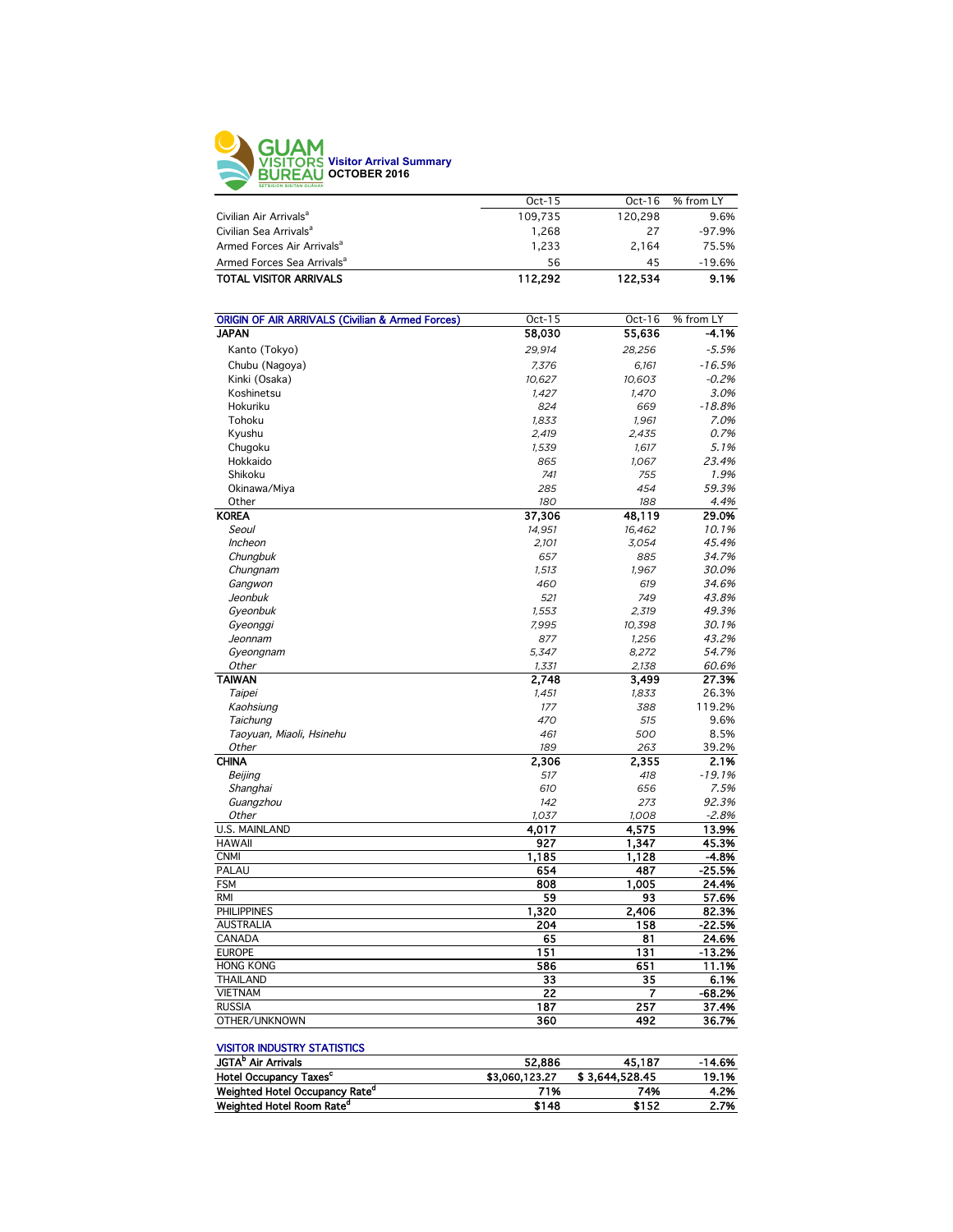## **Guam Visitors Bureau OCTOBER 2016 Visitor Arrival Summary**

**Calendar Year-to-Date 2015/16 • Fiscal Year-to-Date 2016/17** 

|                                                                                     | <b>CYTD 2015</b>             | <b>CYTD 2016</b>             |                      | <b>FYTD 2016</b>   | <b>FYTD 2017</b>   |                    |
|-------------------------------------------------------------------------------------|------------------------------|------------------------------|----------------------|--------------------|--------------------|--------------------|
| Air Arrivals <sup>a</sup>                                                           | (Jan - Oct '15)<br>1,147,136 | (Jan - Oct '16)<br>1,250,482 | % from LY            | (Oct 15)           | (Oct '16)          | % from LY<br>10.4% |
|                                                                                     |                              |                              | 9.0%                 | 110,968            | 122,462            |                    |
| Sea Arrivals <sup>a</sup>                                                           | 7,743                        | 16,654                       | 115.1%               | 1,324              | 72                 | $-94.6%$           |
| <b>TOTAL VISITOR ARRIVALS</b>                                                       | 1,154,879                    | 1,267,136                    | 9.7%                 | 112,292            | 122,534            | 9.1%               |
|                                                                                     |                              |                              |                      |                    |                    |                    |
|                                                                                     | <b>CYTD 2015</b>             | <b>CYTD 2016</b>             |                      | <b>FYTD 2016</b>   | <b>FYTD 2017</b>   |                    |
| <b>ORIGIN OF AIR ARRIVALS (Civilian &amp; Armed Forces)</b><br><b>JAPAN</b>         | (Jan - Oct '15)<br>642,383   | (Jan - Oct '16)<br>619,727   | % from LY<br>$-3.5%$ | (Oct 15)<br>58,030 | (Oct 16)<br>55,636 | % from LY<br>-4.1% |
| Kanto (Tokyo)                                                                       | 319,309                      | 313,201                      | $-1.9%$              | 29,914             | 28,256             | $-5.5%$            |
| Chubu (Nagoya)                                                                      | 87,087                       | 76,804                       | $-11.8%$             | 7,376              | 6,161              | $-16.5%$           |
| Kinki (Osaka)                                                                       | 122,620                      | 124,939                      | 1.9%                 | 10,627             | 10,603             | $-0.2%$            |
| Koshinetsu                                                                          | 13,909                       | 12,635                       | $-9.2%$              | 1,427              | 1,470              | 3.0%               |
| Hokuriku                                                                            | 8,355                        | 8,243                        | $-1.3%$              | 824                | 669                | $-18.8%$           |
| Tohoku                                                                              | 19,724                       | 19,508                       | $-1.1%$              | 1,833              | 1,961              | 7.0%               |
| Kyushu                                                                              | 29,041                       | 23,806                       | $-18.0%$             | 2,419              | 2,435              | 0.7%               |
| Chugoku                                                                             | 17,361                       | 15,015                       | $-13.5%$             | 1,539              | 1,617              | 5.1%               |
| Hokkaido                                                                            | 11,175                       | 11,080                       | $-0.9%$              | 865                | 1,067              | 23.4%              |
| Shikoku                                                                             | 8,288                        | 7,980                        | $-3.7%$              | 741                | 755                | 1.9%               |
| Okinawa/Miya                                                                        | 3,565                        | 4,206                        | 18.0%                | 285                | 454                | 59.3%              |
| Other                                                                               | 1,949                        | 2,310                        | 18.5%                | 180                | 188                | 4.4%               |
| <b>KOREA</b>                                                                        | 338,731                      | 441,074                      | 30.2%                | 37,306             | 48,119             | 29.0%              |
| Seoul<br>Incheon                                                                    | 146,404<br>20,606            | 166,702<br>26,312            | 13.9%<br>27.7%       | 14,951<br>2,101    | 16,462<br>3,054    | 10.1%<br>45.4%     |
| Chungbuk                                                                            | 5,464                        | 7,665                        | 40.3%                | 657                | 885                | 34.7%              |
| Chungnam                                                                            | 11,899                       | 17,010                       | 43.0%                | 1,513              | 1,967              | 30.0%              |
| Gangwon                                                                             | 3,892                        | 5,041                        | 29.5%                | 460                | 619                | 34.6%              |
| Jeonbuk                                                                             | 4,959                        | 6,398                        | 29.0%                | 521                | 749                | 43.8%              |
| Gyeonbuk                                                                            | 12,411                       | 18,921                       | 52.5%                | 1,553              | 2,319              | 49.3%              |
| Gyeonggi                                                                            | 72,737                       | 94,108                       | 29.4%                | 7,995              | 10,398             | 30.1%              |
| Jeonnam                                                                             | 7,583                        | 11,417                       | 50.6%                | 877                | 1,256              | 43.2%              |
| Gyeongnam                                                                           | 40,858                       | 67,282                       | 64.7%                | 5,347              | 8,272              | 54.7%              |
| Other                                                                               | 11,918                       | 20,218                       | 69.6%                | 1,331              | 2,138              | 60.6%              |
| <b>TAIWAN</b>                                                                       | 35,927                       | 36,007                       | 0.2%                 | 2,748              | 3,499              | 27.3%              |
| Taipei                                                                              | 19,248                       | 19,205                       | $-0.2%$              | 1,451              | 1,833              | 26.3%              |
| Kaohsiung                                                                           | 2,496                        | 2,614                        | 4.7%                 | 177                | 388                | 119.2%             |
| Taichung                                                                            | 6,705                        | 6,916                        | 3.1%                 | 470                | 515                | 9.6%               |
| Taoyuan, Miaoli, Hsinehu<br>Other                                                   | 4,866<br>2,612               | 4,778<br>2,494               | $-1.8%$<br>$-4.5%$   | 461<br>189         | 500<br>263         | 8.5%<br>39.2%      |
| <b>CHINA</b>                                                                        | 21,359                       | 23,981                       | 12.3%                | 2,306              | 2,355              | 2.1%               |
| Beijing                                                                             | 5,166                        | 4,358                        | $-15.6%$             | 517                | 418                | $-19.1%$           |
| Shanghai                                                                            | 5,556                        | 7,586                        | 36.5%                | 610                | 656                | 7.5%               |
| Guangzhou                                                                           | 1,251                        | 2,091                        | 67.1%                | 142                | 273                | 92.3%              |
| Other                                                                               | 9,386                        | 9,946                        | 6.0%                 | 1,037              | 1,008              | $-2.8%$            |
| <b>U.S. MAINLAND</b>                                                                | 47,042                       | 53,335                       | 13.4%                | 4,017              | 4,575              | 13.9%              |
| <b>HAWAII</b>                                                                       | 11,221                       | 12,387                       | 10.4%                | 927                | 1,347              | 45.3%              |
| <b>CNMI</b>                                                                         | 11,446                       | 14,445                       | 26.2%                | 1,185              | 1,128              | $-4.8%$            |
| PALAU                                                                               | 3,197                        | 4,141                        | 29.5%                | 654                | 487                | $-25.5%$           |
| <b>FSM</b>                                                                          | 7,967                        | 9,298                        | 16.7%                | 808                | 1,005              | 24.4%              |
| <b>RMI</b>                                                                          | 729                          | 1,007                        | 38.1%                | 59                 | 93                 | 57.6%              |
| <b>PHILIPPINES</b>                                                                  | 9,673                        | 17,036                       | 76.1%                | 1,320              | 2,406              | 82.3%              |
| <b>AUSTRALIA</b><br>CANADA                                                          | 2,392<br>767                 | 1,929<br>807                 | $-19.4%$<br>5.2%     | 204<br>65          | 158<br>81          | -22.5%<br>24.6%    |
| <b>EUROPE</b>                                                                       | 1,320                        | 1,567                        | 18.7%                | 151                | 131                | $-13.2%$           |
| <b>HONG KONG</b>                                                                    | 6,473                        | 6,529                        | 0.9%                 | 586                | 651                | 11.1%              |
| <b>THAILAND</b>                                                                     | 423                          | 383                          | $-9.5%$              | 33                 | 35                 | 6.1%               |
| <b>VIETNAM</b>                                                                      | 157                          | 147                          | $-6.4%$              | $\overline{22}$    | $\overline{7}$     | $-68.2%$           |
| <b>RUSSIA</b>                                                                       | 2,421                        | 1,898                        | $-21.6%$             | 187                | 257                | 37.4%              |
| OTHER/UNKNOWN                                                                       | 3,508                        | 4,784                        | 36.4%                | 360                | 492                | 36.7%              |
|                                                                                     |                              |                              |                      |                    |                    |                    |
| <b>VISITOR INDUSTRY STATISTICS</b>                                                  |                              |                              |                      |                    |                    |                    |
| JGTA <sup>b</sup> Air Arrivals                                                      | 562,058                      | 504,273                      | $-10.3%$             | 52,886             | 45,187             | $-14.6%$           |
| Hotel Occupancy Taxes <sup>c</sup>                                                  | \$31,635,381.70              | \$34,801,380.32              | 10.0%                | \$3,060,123.27     | \$3,644,528.45     | 19.1%              |
| Weighted Hotel Occupancy Rate <sup>d</sup><br>Weighted Hotel Room Rate <sup>d</sup> | 76%<br>\$148                 | 77%<br>\$166                 | 1.3%<br>12.2%        | 71%<br>\$148       | 74%<br>\$152       | 4.2%<br>2.7%       |
|                                                                                     |                              |                              |                      |                    |                    |                    |

Note: CYTD is Calendar Year-to-Date and FYTD is Fiscal Year-to-Date. 2016/17 visitor arrivals may exclude Armed Forces sea arrival statistics and may not be comparable to figures last year. Visitor statistics will be updated once the data is made available. Armed Forces sea arrivals exclude HP (home ported) or MSC (military sea command) personnel. Source: °Civilian air & sea arrivals. Customs Declaration<br>Forms, Customs & Quaran Government of Guam dGuam Hotel & Restaurant Association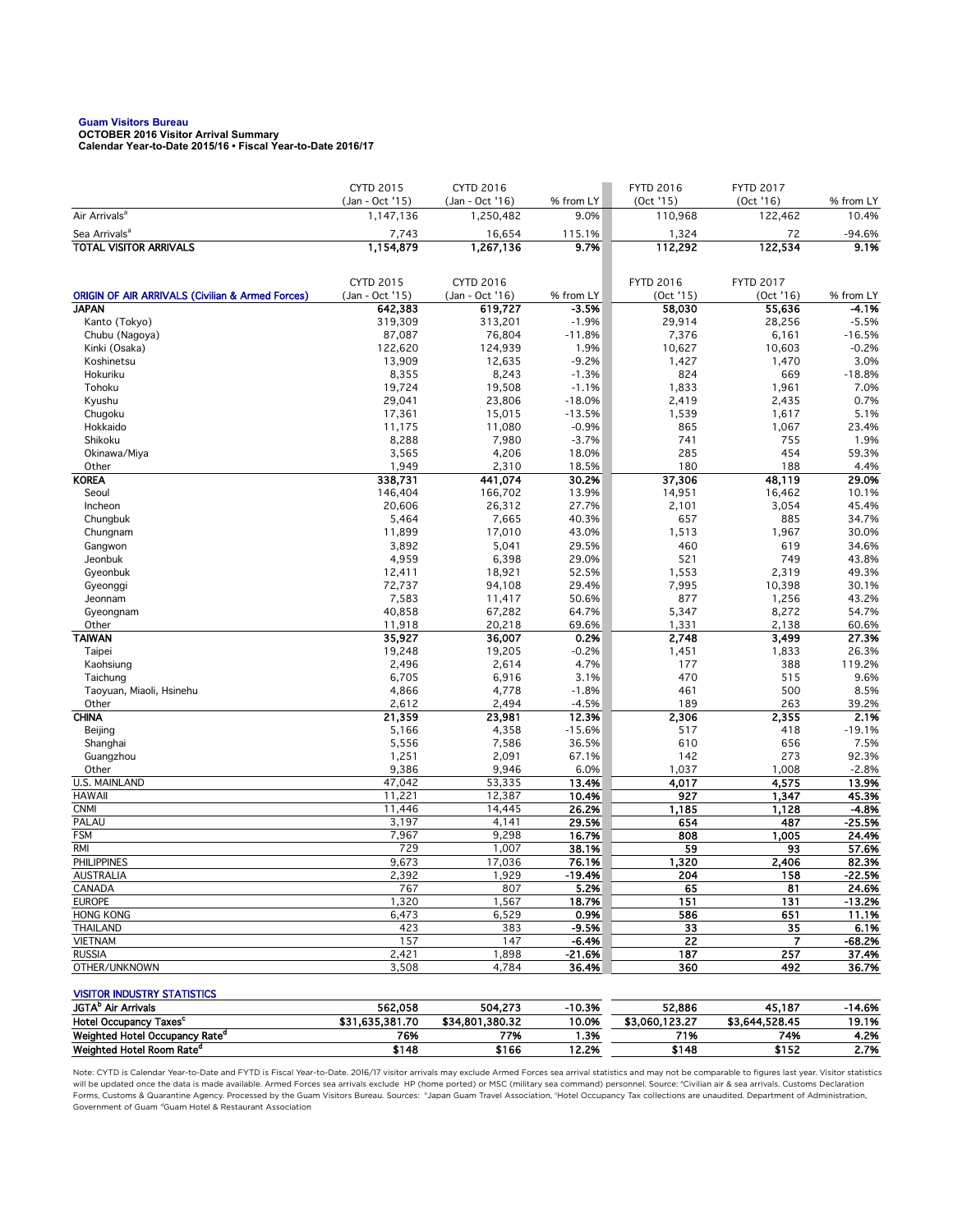

| <b>OCTOBER</b>        |                          |                          | 3                        |                          | 51                       | 6                        |       | 8     | 9                        | 10                       | 11              | 12                       | 13                       | 14                       | 15                       | 16 <sup>1</sup> | Total (Oct.     |
|-----------------------|--------------------------|--------------------------|--------------------------|--------------------------|--------------------------|--------------------------|-------|-------|--------------------------|--------------------------|-----------------|--------------------------|--------------------------|--------------------------|--------------------------|-----------------|-----------------|
|                       | Sat                      | Sun                      | Mon                      | Tue                      | Wed                      | Thu                      | Fri   | Sat   | <b>Sun</b>               | Mon                      | <b>Tue</b>      | Wed                      | <b>Thu</b>               | Fri                      | Sat                      | <b>Sun</b>      | $1-16$          |
| <b>TOTAL CIV' AIR</b> | 3,451                    | 4,242                    | 4,120                    | 3,318                    | 3,489                    | 4.111                    | 3,665 | 3,923 | 4,451                    | 4,080                    | 3,653           | 3,678                    | 3,693                    | 4,151                    | 3,689                    | 4,333           | 62,047          |
| Japan                 | 1.721                    | .420                     | .779                     | .587                     | I.655                    | .790                     | .698  | 2,192 | 1,752                    | l,856                    | 2,087           | .696                     | 1,576                    | .849                     | 1,929                    | 1,818           | 28,405          |
| Korea                 | 1,142                    | 1,898                    | 1.847                    | 1,210                    | 1,272                    | .888                     | .496  | .215  | 2,044                    | 1,847                    | 1,072           | 1,379                    | .697                     | <b>.834</b>              | 1,277                    | 1,868           | 24,986          |
| Taiwan                | 97                       | 215                      | $\overline{\phantom{0}}$ | 64                       | 179                      | 10                       | 103   | 117   | 245                      | 4                        | 49              | 322                      | 3                        | 146                      | 113                      | 205             | 1,872           |
| China, P.R.C.         | 208                      | 410                      | 245                      | 144                      | 93                       | 47                       | 39    | 24    | 31                       | 47                       | 41              | 3                        | 30                       | 76                       | 32                       | 43              | 1,513           |
| U.S. Mainland         | 102                      | 117                      | 95                       | 114                      | 130                      | 95                       | 113   | 109   | 117                      | 131                      | 109             | 118                      | 74                       | 87                       | 118                      | 133             | 1,762           |
| Hawaii                | 28                       | 41                       | 23                       | 26                       | 20                       | 30                       | 11    | 32    | 38                       | 37                       | 45              | 49                       | 33                       | 15                       | 34                       | 73              | 535             |
| <b>CNMI</b>           | $\overline{29}$          | $\overline{26}$          | $\overline{27}$          | $\overline{36}$          | 37                       | 56                       | 89    | 40    | 34                       | $\overline{20}$          | 44              | 24                       | 63                       | $\overline{52}$          | 41                       | $\overline{29}$ | 647             |
| Palau                 | 9                        | 3                        | 13                       | 9                        | 17                       | 38                       | 56    | 27    |                          | 18                       | 12              | 12                       | 16                       | 31                       | 5                        |                 | 268             |
| <b>FSM</b>            | $\overline{25}$          | 16                       | 22                       | $\overline{32}$          | 22                       | $\overline{36}$          |       | 31    | 46                       | 40                       | 45              | 18                       | 58                       | 10                       | 38                       | 38              | 477             |
| <b>IRMI</b>           | $\overline{\phantom{a}}$ | $\overline{\phantom{0}}$ |                          | 6                        |                          | 9                        |       |       |                          | $\overline{2}$           | 30              | $\overline{\phantom{0}}$ | 2                        |                          | $\overline{ }$           | 2               | 60              |
| Philippines           | 73                       | 34                       | 17                       | 55                       | 34                       | 58                       | 35    | 68    | 62                       | 40                       | 47              | 36                       | 60                       | 30                       | 23                       | 62              | 734             |
| Australia             | 2                        | 4                        | 16                       | $\overline{\phantom{0}}$ | 2                        |                          | 3     |       | 10 <sup>°</sup>          | 10                       | 4               | 2                        | 4                        | $\overline{\phantom{0}}$ | 5                        | 2               | 72              |
| Canada                | $\overline{2}$           | $\overline{\phantom{0}}$ | 2                        |                          | $\overline{\phantom{0}}$ |                          | 3     |       | $\overline{2}$           | 2                        |                 | 3                        | 2                        | 2                        |                          |                 | 31              |
| Europe                |                          | $\overline{\phantom{a}}$ | 8                        |                          | $\overline{\phantom{0}}$ | 13                       | 3     |       | 6                        | 3                        |                 |                          | 2                        | 4                        | 2                        | $\overline{4}$  | 62              |
| Hong Kong             | 2                        | 30                       | 6                        | 21                       |                          | 9                        | 8     | 42    | 44                       |                          | 45              | 6                        | 56                       | 3                        | 52                       | 41              | 373             |
| Thailand              | $\overline{\phantom{a}}$ | 6                        | $\overline{\phantom{0}}$ | $\overline{\phantom{0}}$ |                          | $\overline{\phantom{0}}$ |       |       |                          |                          | 2               |                          | 2                        |                          |                          | 3               | $\overline{17}$ |
| Vietnam               | $\overline{\phantom{a}}$ | $\overline{\phantom{a}}$ |                          | $\overline{\phantom{0}}$ |                          | $\overline{\phantom{0}}$ |       |       |                          | $\overline{\phantom{0}}$ |                 |                          | $\overline{\phantom{0}}$ |                          |                          |                 |                 |
| Russia                | $\overline{\phantom{a}}$ | $\overline{\phantom{a}}$ | 9                        | $\overline{\phantom{0}}$ | 5                        | 12                       |       | 10    | $\overline{\phantom{a}}$ | $\overline{4}$           | 2               | 2                        | 3                        |                          | $\overline{\phantom{0}}$ | $\overline{ }$  | 63              |
| Other                 | 10                       | 15                       | 11                       | $\overline{\phantom{0}}$ | 10                       | 14                       |       | 15    | 11                       | 15                       | 10 <sup>°</sup> | 6                        | $12 \,$                  | 11                       | 12                       | 3               | 169             |

*Note: October 2016 daily arrivals reflect Civilian Air arrivals only. Source: Guam Customs Declaration Forms, Customs & Quarantine Agency. Processed by the Guam Visitors Bureau.*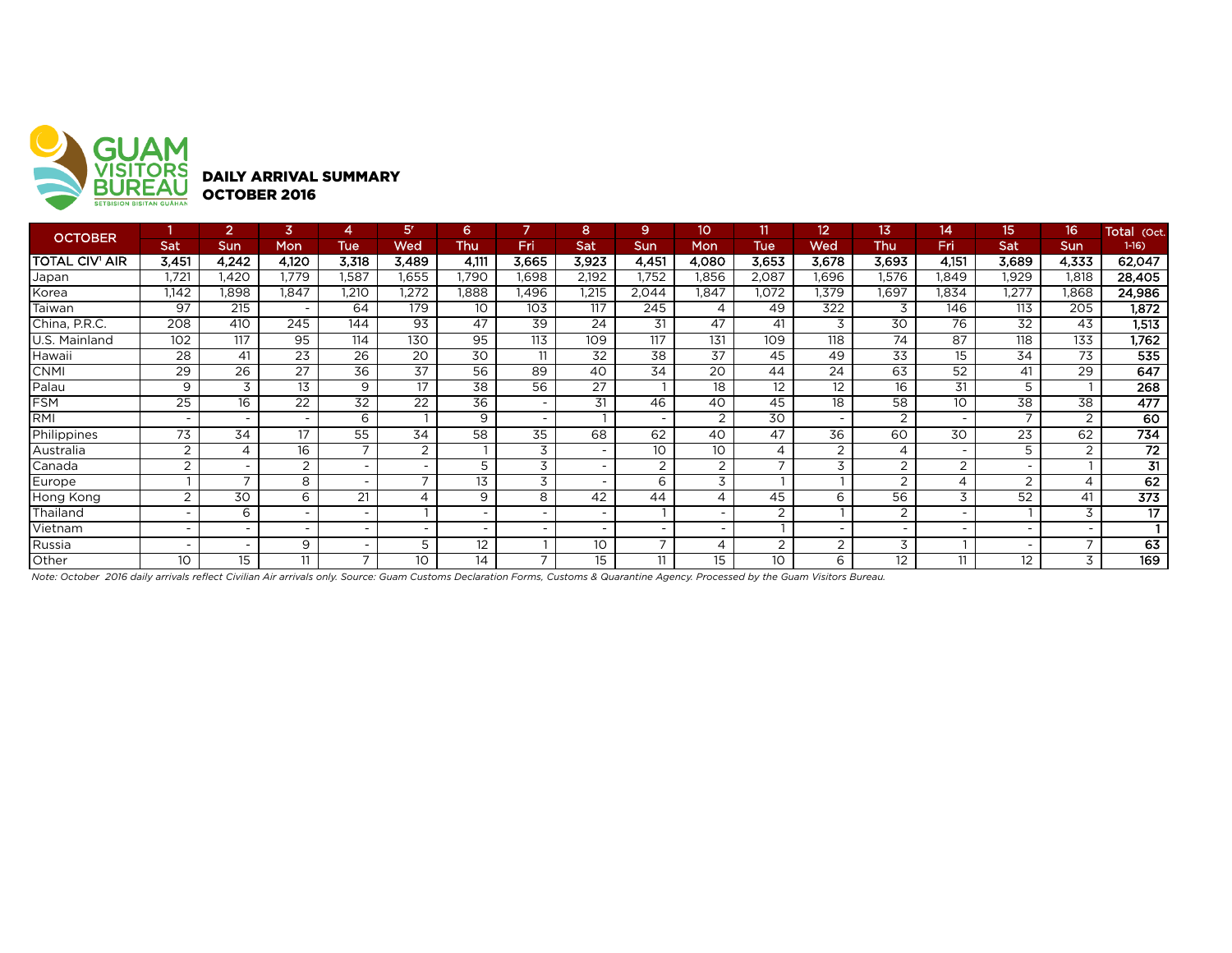

DAILY ARRIVAL SUMMARY OCTOBER 2016

| <b>OCTOBER</b> | 17                       | 18                       | 19'                      | 20                       | 21                       | 22             | 23              | 24 <sup>r</sup> | 25    | 26                       | 27                       | 28                       | 29    | 30    | 31             | Total           |
|----------------|--------------------------|--------------------------|--------------------------|--------------------------|--------------------------|----------------|-----------------|-----------------|-------|--------------------------|--------------------------|--------------------------|-------|-------|----------------|-----------------|
|                | Mon                      | Tue                      | Wed                      | Thu                      | Fri                      | Sat            | Sun             | Mon             | Tue   | Wed                      | Thu                      | Fri                      | Sat   | Sun   | <b>Mon</b>     |                 |
| TOTAL CIV' AIR | 4,139                    | 3,630                    | 3.692                    | 3,958                    | 4,315                    | 3,584          | 4.584           | 4,112           | 3.297 | 3.414                    | 3,930                    | 4,108                    | 3,821 | 4,088 | 3,579          | 120,298         |
| Japan          | 1,906                    | 2,070                    | .644                     | 1,763                    | I,805                    | ,919           | 1,960           | .941            | 1,557 | I,501                    | 1,726                    | ,708                     | 1,790 | .714  | 1,657          | 55,066          |
| Korea          | 1,883                    | 948                      | .399                     | 1,653                    | 2,011                    | .062           | <b>1.998</b>    | .758            | 1.109 | 1,312                    | 1,651                    | 1,774                    | 1,196 | .623  | 1,529          | 47,892          |
| Taiwan         |                          | 128                      | 322                      | 3                        | 168                      | 120            | 207             | 4               | 58    | 241                      | 2                        | 152                      | 106   | 113   |                | 3,497           |
| China, P.R.C.  | 47                       | 60                       | 13                       | 68                       | 61                       | 39             | 81              | 53              | 41    | 9                        | 80                       | 94                       | 60    | 49    | 56             | 2,324           |
| J.S. Mainland  | 118                      | 139                      | 134                      | 99                       | 92                       | 166            | 103             | 130             | 210   | 126                      | 105                      | 123                      | 100   | 145   | 147            | 3,699           |
| Hawaii         | 44                       | 33                       | 50                       | 36                       | 16                       | 32             | 41              | 44              | 44    | 13                       | 28                       | 15                       | 20    | 51    | 35             | 1,037           |
| <b>CNMI</b>    | 32                       | 41                       | 18                       | 57                       | 48                       | 26             | 20              | 23              | 33    | 44                       | 40                       | 49                       | 13    | 14    | 18             | 1,123           |
| Palau          | 10                       | 20                       | 4                        | 19                       | 15                       | 22             | 5               | 20              | 8     | 24                       | 31                       | 23                       | 8     | 5     | 5              | 487             |
| FSM            | 42                       | 63                       | 20                       | 41                       | 10                       | 46             | 31              | 34              | 47    | 28                       | 38                       | 14                       | 32    | 55    | 27             | 1,005           |
| <b>RMI</b>     |                          | 8                        |                          | 2                        | $\overline{\phantom{a}}$ | $\overline{2}$ |                 | 3               | 5     |                          | 5                        | 2                        |       |       | 2              | $\overline{93}$ |
| Philippines    | $\overline{ }$           | 69                       | 50                       | 153                      | 44                       | 78             | 68              | 56              | 94    | 88                       | 141                      | 120                      | 428   | 192   | 65             | 2,387           |
| Australia      |                          |                          | 3                        |                          |                          |                | 3               | 9               | 5     |                          | 6                        | 2                        |       |       |                | 125             |
| Canada         | 6                        |                          |                          | 3                        | 9                        | ۰              | 2               | 3               | 2     | 2                        | $\overline{\phantom{0}}$ |                          | 6     | 9     |                | 81              |
| Europe         | $\overline{2}$           | 4                        |                          | $\overline{\phantom{a}}$ | 8                        | 16             | 6               | 6               | 6     | 5                        | 5                        | 6                        |       | 2     |                | 131             |
| Hong Kong      | 5                        | 26                       | 5                        | 29                       | 6                        | 23             | 22              | 3               | 60    | 5                        | 31                       | 4                        | 29    | 27    | 3              | 651             |
| Thailand       | $\overline{2}$           | $\overline{\phantom{a}}$ | $\overline{\phantom{0}}$ | $\overline{ }$           | $\overline{\phantom{a}}$ | 3              |                 | 2               |       | $\overline{\phantom{0}}$ |                          | $\overline{\phantom{a}}$ | -     |       | $\overline{2}$ | $\overline{35}$ |
| Vietnam        | $\overline{\phantom{0}}$ | $\overline{\phantom{0}}$ |                          | $\overline{\phantom{a}}$ | $\overline{\phantom{a}}$ |                |                 | $\overline{a}$  |       | $\overline{\phantom{0}}$ |                          | $\overline{\phantom{a}}$ |       | 2     |                | $\overline{ }$  |
| Russia         |                          | 3                        | 2                        | $\overline{\phantom{a}}$ | 6                        | 12             | $\overline{17}$ | 9               | 3     | ⇁                        | 26                       | 16                       | 16    | 55    | 21             | 257             |
| Other          | 33                       | 11                       | 18                       | 18                       | 15                       | 10             | 17              | 14              | 15    | $\overline{\phantom{a}}$ | 13                       | 5                        | 15    | 32    | 9              | 401             |

*Note: October 2016 daily arrivals reflect Civilian Air arrivals only. Source: Guam Customs Declaration Forms, Customs & Quarantine Agency. Processed by the Guam Visitors Bureau.*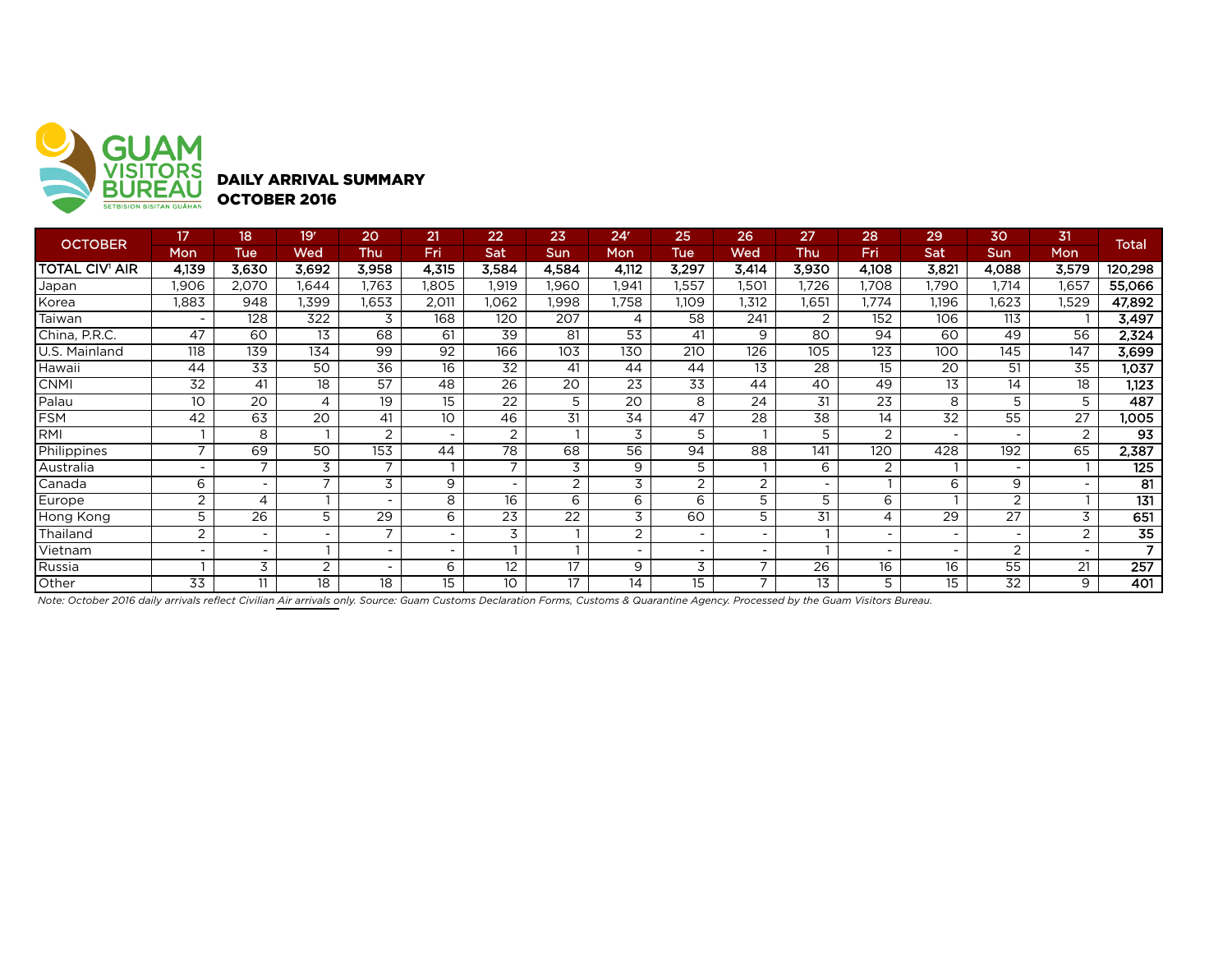

## DAILY ARRIVAL COMPARISON OCTOBER 2016

|                              |        | 2015   |              |        | 2016   |              | % chg from LY |          |              |
|------------------------------|--------|--------|--------------|--------|--------|--------------|---------------|----------|--------------|
| <b>OCTOBER</b>               | Japan  | Other  | <b>Total</b> | Japan  | Other  | <b>Total</b> | Japan         | Other    | <b>Total</b> |
| 1                            | 1,697  | 1,901  | 3,598        | 1,721  | 1,730  | 3,451        | 1.4%          | $-9.0%$  | $-4.1%$      |
| $\mathbf 2$                  | 1,488  | 2,296  | 3,784        | 1,420  | 2,822  | 4,242        | $-4.6%$       | 22.9%    | 12.1%        |
| $\overline{3}$               | 1,725  | 1,588  | 3,313        | 1,779  | 2,341  | 4,120        | 3.1%          | 47.4%    | 24.4%        |
| $\overline{4}$               | 1,663  | 1,976  | 3,639        | 1,587  | 1,731  | 3,318        | $-4.6%$       | $-12.4%$ | $-8.8%$      |
| 5 <sup>r</sup>               | 2,111  | 1,693  | 3,804        | 1,655  | 1,834  | 3,489        | $-21.6%$      | 8.3%     | $-8.3%$      |
| $\,$ 6                       | 1,772  | 1,367  | 3,139        | 1,790  | 2,321  | 4,111        | 1.0%          | 69.8%    | 31.0%        |
| $\overline{7}$               | 1,454  | 1,611  | 3,065        | 1,698  | 1,967  | 3,665        | 16.8%         | 22.1%    | 19.6%        |
| 8                            | 1,752  | 2,462  | 4,214        | 2,192  | 1,731  | 3,923        | 25.1%         | $-29.7%$ | $-6.9%$      |
| $\overline{9}$               | 1,838  | 1,916  | 3,754        | 1,752  | 2,699  | 4,451        | $-4.7%$       | 40.9%    | 18.6%        |
| 10                           | 2,076  | 1,560  | 3,636        | 1,856  | 2,224  | 4,080        | $-10.6%$      | 42.6%    | 12.2%        |
| 11                           | 1,907  | 1,888  | 3,795        | 2,087  | 1,566  | 3,653        | 9.4%          | $-17.1%$ | $-3.7%$      |
| 12                           | 1,988  | 1,596  | 3,584        | 1,696  | 1,982  | 3,678        | $-14.7%$      | 24.2%    | 2.6%         |
| 13                           | 1,943  | 1,334  | 3,277        | 1,576  | 2,117  | 3,693        | $-18.9%$      | 58.7%    | 12.7%        |
| 14                           | 1,526  | 1,288  | 2,814        | 1,849  | 2,302  | 4,151        | 21.2%         | 78.7%    | 47.5%        |
| 15                           | 1,672  | 1,955  | 3,627        | 1,929  | 1,760  | 3,689        | 15.4%         | $-10.0%$ | 1.7%         |
| 16                           | 1,858  | 1,414  | 3,272        | 1,818  | 2,515  | 4,333        | $-2.2%$       | 77.9%    | 32.4%        |
| 17                           | 1,738  | 1,520  | 3,258        | 1,906  | 2,233  | 4,139        | 9.7%          | 46.9%    | 27.0%        |
| 18                           | 2,031  | 1,849  | 3,880        | 2,070  | 1,560  | 3,630        | 1.9%          | $-15.6%$ | $-6.4%$      |
| 19 <sup>r</sup>              | 2,185  | 1,537  | 3,722        | 1,644  | 2,048  | 3,692        | $-24.8%$      | 33.2%    | $-0.8%$      |
| 20                           | 1,925  | 1,291  | 3,216        | 1,763  | 2,195  | 3,958        | $-8.4%$       | 70.0%    | 23.1%        |
| 21                           | 1,619  | 1,137  | 2,756        | 1,805  | 2,510  | 4,315        | 11.5%         | 120.8%   | 56.6%        |
| 22                           | 1,932  | 1,540  | 3,472        | 1,919  | 1,665  | 3,584        | $-0.7%$       | 8.1%     | 3.2%         |
| 23                           | 2,076  | 1,468  | 3,544        | 1,960  | 2,624  | 4,584        | $-5.6%$       | 78.7%    | 29.3%        |
| $\overline{2}4$ <sup>r</sup> | 2,044  | 1,435  | 3,479        | 1,941  | 2,171  | 4,112        | $-5.0%$       | 51.3%    | 18.2%        |
| 25                           | 2,093  | 2,220  | 4,313        | 1,557  | 1,740  | 3,297        | $-25.6%$      | $-21.6%$ | $-23.6%$     |
| 26                           | 1,960  | 1,695  | 3,655        | 1,501  | 1,913  | 3,414        | $-23.4%$      | 12.9%    | $-6.6%$      |
| 27                           | 1,659  | 1,349  | 3,008        | 1,726  | 2,204  | 3,930        | 4.0%          | 63.4%    | 30.7%        |
| 28                           | 1,838  | 1,922  | 3,760        | 1,708  | 2,400  | 4,108        | $-7.1%$       | 24.9%    | 9.3%         |
| 29                           | 1,891  | 1,809  | 3,700        | 1,790  | 2,031  | 3,821        | $-5.3%$       | 12.3%    | 3.3%         |
| 30                           | 2,064  | 1,735  | 3,799        | 1,714  | 2,374  | 4,088        | $-17.0%$      | 36.8%    | 7.6%         |
| 31                           | 2,206  | 1,652  | 3,858        | 1,657  | 1,922  | 3,579        | $-24.9%$      | 16.3%    | $-7.2%$      |
| <b>Total</b>                 | 57,731 | 52,004 | 109,735      | 55,066 | 65,232 | 120,298      | $-4.6%$       | 25.4%    | 9.6%         |

*Note: October daily arrivals reflect "Civilian Air" arrivals only.*